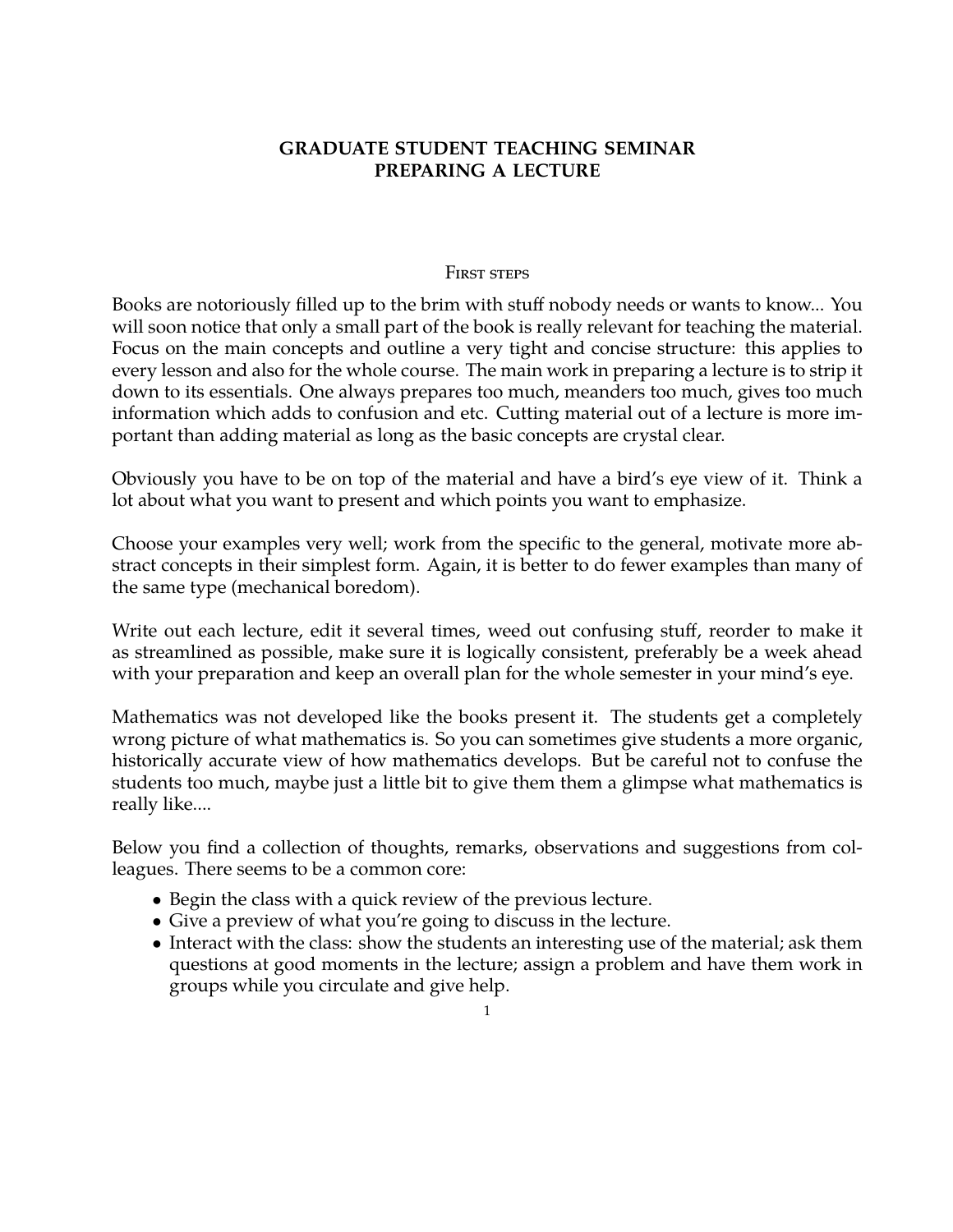## Tips from Panos Kevrekidis

- In the beginning of each class, I reserve about 1/4 of the board for a "What To Remember" section which they can use when reviewing the material for the main focal points of the lecture.
- In my "notebook notes", I may not always write everything out (at the calculus level). However, when I prepare the lecture, I do make a point of reciting it and of working out all the relevant examples, at least once in detail. This generally helps in significantly reducing the risks of tripping over details.
- I do invite the students to contribute some of the key ideas in the lecture (I stop and have them chip in something that they'd normally know, so that they feel they are also contributing to the building of new ideas). More importantly though (because the above only works well in an ideal world), I hand out practice problems which I stop and do once we finish a thematic entity (e.g. a section). This breaks the lecture monotony and allows me to see how they are doing (I walk around and monitor their progress, as well as give them hints).
- In regard to the last item (knowing how they are doing), I do spend 7-10 mins once a week also to give them a quiz which I grade personally so that I can single out relatively early (and especially after the 1st exam) who may be in danger of failing the class (and alerting them to it!).
- Form a class email list, and send the students weekly emails with what will be happening in the class both homework and exam-wise but also content-wise.

# Tips from John Staudenmayer

- I try to make a one sentence summary of the goal for each class. That helps focus me.
- Some semesters, I've started each class with a fun and concrete fact or illustration of a common technique ("StatFacts"). Sometimes this is a review of something from a past class or a technique that we use over and over again (e.g. a Taylor expansion to approximate the probability of being hit by lightning.) or it can be something like an interesting stats website, where the stats books are in the library, stats journals students could read, a stats view of a newspaper article, etc.
- I sometimes have the students work on something during class while I circulate and help 1-1.

# Tips from Jeff Beaulieu

- In the beginning of a class, usually, I'll summarize what we've covered, recently, to give context to what we're going to discuss that day. For example, in Math 121, perhaps we've been discussing solving systems of equations using graphing, substitution and elimination, and, now, we're going to discuss a fourth way, namely, Gauss-Jordan Elimination with Elementary Operations.
- Sometimes I'll write examples in my notes with answers and notes to myself on why I chose to use those particular examples. Sometimes I prefer to have the work for an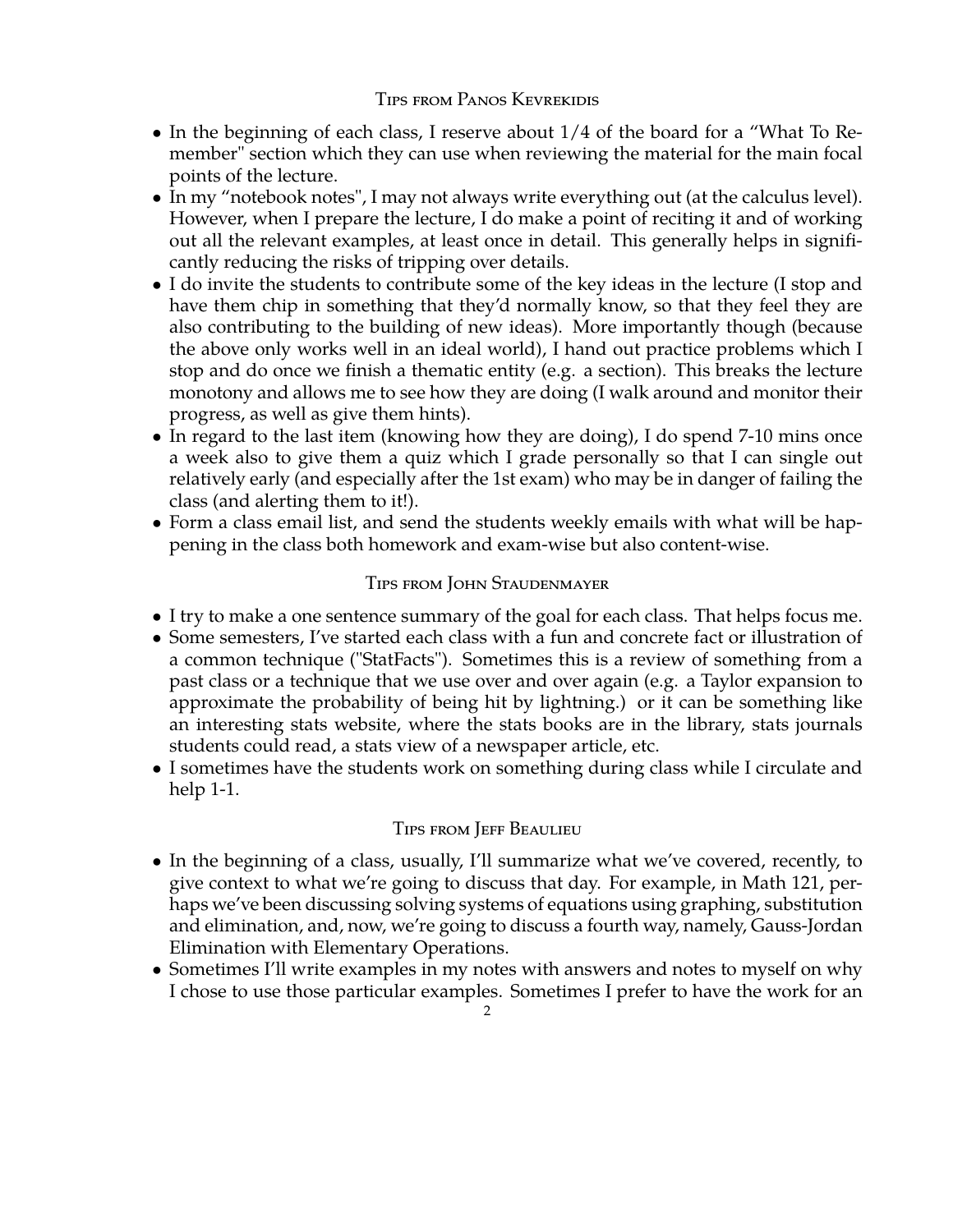example done out in my notes so I can readily see any key step I wish to highlight or any tempting mistake I want students to avoid making.

- I tend to write an example on the board and say it as I write so students don't have to watch what I'm writing. They can just listen and write it down as I do (saves time for slow writers... also helps students in the back of larger classes who can't see as well).
- I'll work through an example or two for a concept, and then I'll likely give an example for students to work on. As they do, I walk around to help get them started and to get them moving when they get stuck. Sometimes I intentionally give them examples that will get them stuck so we can discuss why and what to do next. For example, in Math 121, when solving a 2x2 system of equations using elimination, sometimes both variables get eliminated. What do we do now? What does this mean is going on, graphically, with the two lines? Is it a true statement or a false statement? What do they each mean in terms of the graphs?
- I teach the fast-paced Precalculus, so though I try to stick to the same formula (intro the material, do some examples, have students do an example or two while I walk around), most of this class is me at the board doing examples in order to get through the material. It's a review for most students, so, usually, they just need to see it to refresh their memory.
- The longer the class period, the more I try to break it up (fifteen minutes of me at the board, five to ten minutes for them to work on an example, me at the board, them working, etc... Sometimes I have them hand in their work on an example (class exercises), and sometimes I'll give them a 3-question mult-choice quiz. Anything to break it up and change modes (fifteen minutes is the most time you can expect most people to stay focussed in any one mode... at least this is what I've been told, and judging from classroom experience, I whole-heartedly support this conclusion).
- So all of that and firing any cell phones that go off across the room is a good way to have a successful lecture (and prevent any further cell phone interruptions... once in a while a laptop must also be sacrificed, but it's for the greater good).

### Tips from Adena Calden

- Do out any example you plan to do the first time. You never know when you will accidentally end up making the problem unnecessarily harder than it needs to be by not working out the steps ahead of time.
- Add an extra example of each concept you are emphasizing. That way if the pace is faster than you expect you can throw a few in. Or if the students look confused you can have them try one/ work through another one.
- Try to get the class to interact with the examples you do. Ask questions like: What do you think we do next? Can anybody tell me how to start this problem? This works especially well if you have done a similar problem all the way through
- Have practice problems prepared for group work. Some students are afraid to ask the instructor if they are lost but will ask peers.